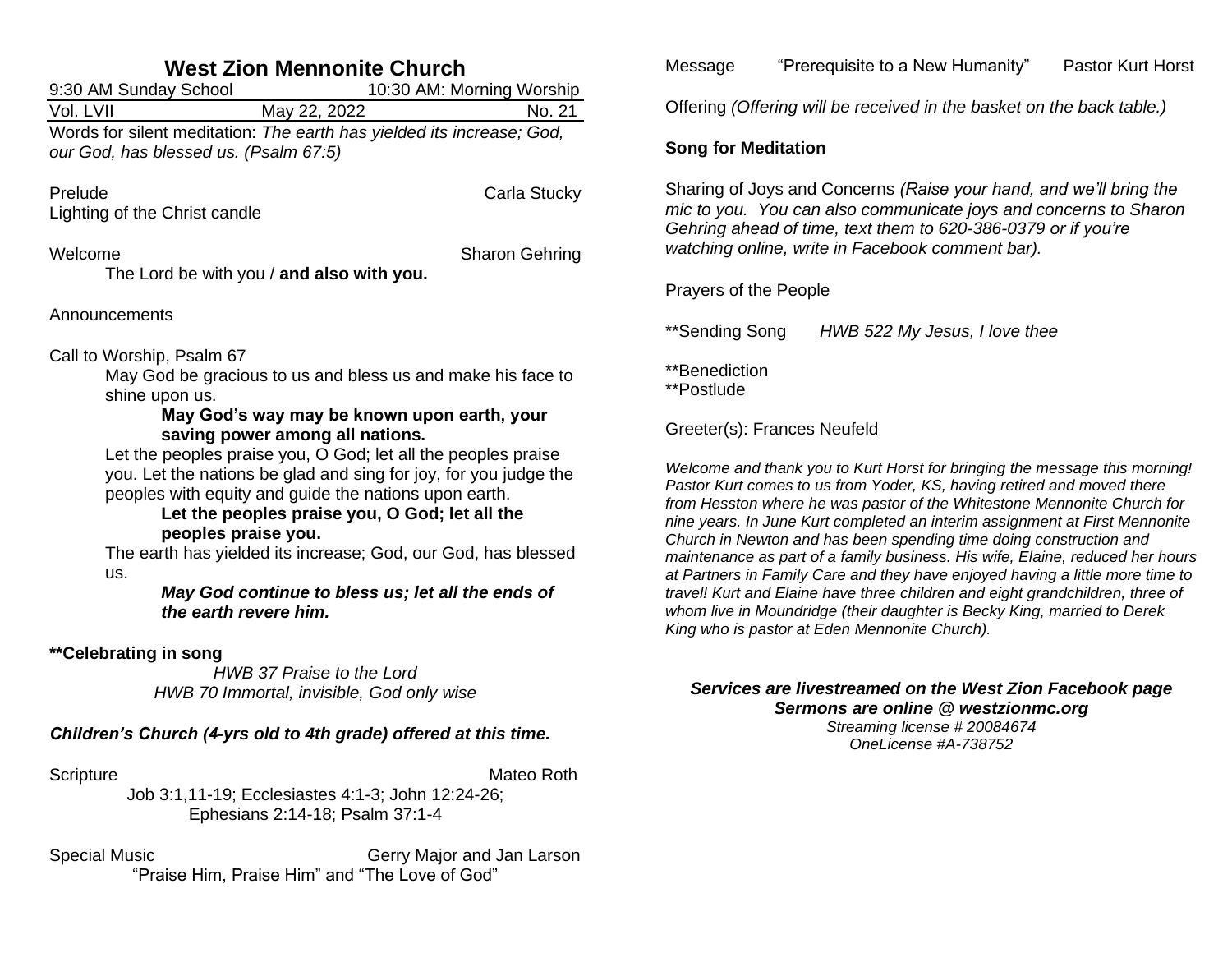# **Sunday, May 29, 2022**

| 9:00-9:45 AM: Book discussion      | <b>10:30 AM: Worship Service</b> |  |
|------------------------------------|----------------------------------|--|
| <b>Message: Pastor Brad</b>        | <b>Accompanist: Donna Stucky</b> |  |
| <b>Worship Leader: Pastor Brad</b> | <b>Scripture: Jim Stucky</b>     |  |
| Greeter(s): Dan Pohl               |                                  |  |

# **Coming Events**

| Today:     | Book discussion 9-9:45 am                           |
|------------|-----------------------------------------------------|
| May 25:    | Cemetery clean-up 5:00 pm                           |
| June $1$ : | Pentecost Prayer Gathering 6:30-7:00 PM in          |
|            | Youth Room (upstairs in old SS rooms)               |
| June 4:    | Prepare and serve chalupa meal for Black Kettle     |
| June 5:    | Pentecost celebration, with communion and anointing |

**Our Mission**: God calls us into community to worship God and follow Jesus through the power and guidance of the Holy Spirit.

#### **Pastor Brad Roth**

Pastor's Cell: 620-386-4838 Pastor Brad's email: bradroth@westzionmc.org

> **Secretary Carla Stucky's hours**: Thursdays 1:00-4:00 pm

Church: 620-345-8143 Carla's cell: 620-386-0414

Church's email: secretary@westzionmc.org Website: www.westzionmc.org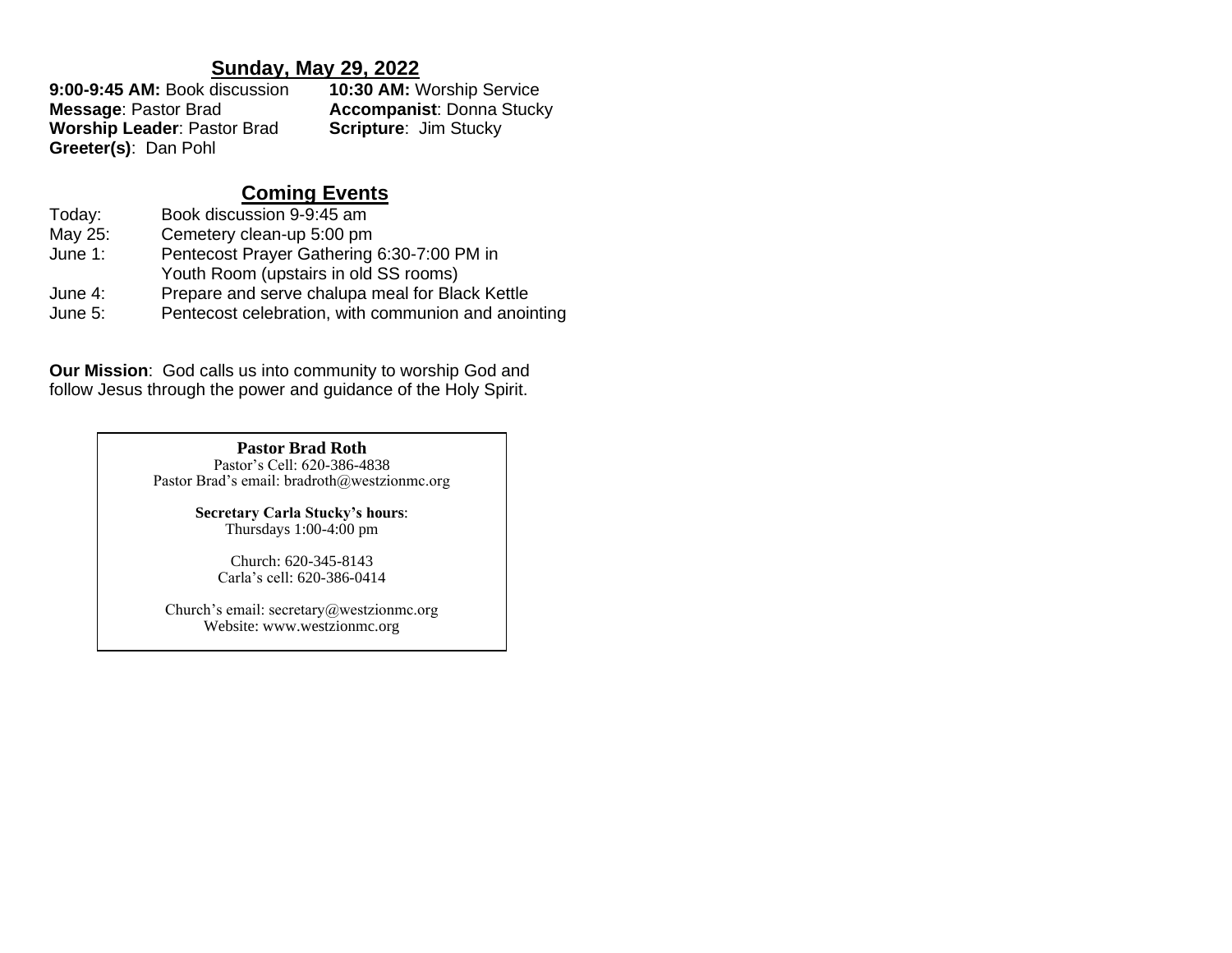# **West Zion Announcements**

Please have all bulletin announcements to the office by Thur. noon.

1. Our annual **cemetery clean-up** will be Wednesday, May 25 at 5:00 pm to prepare the cemetery for Memorial Day. We will meet at the cemetery. Come help if you can!

2. Jerry Funk is **asking for help** preparing for Norm's sale which will be May 30. He mostly needs help May 30, 6:00-8:00 AM getting furniture out before the sale, but could also use help boxing things next week. Jerry's number is: 620-382-5737.

3. **Join us Sundays, 9:00-9:45 AM, May 15-June 12** for a study of Sam Allberry's book *Is God Anti-Gay?* In this book, Mr. Allberry takes us on a practical and sensitive exploration of the Bible's teaching on homosexuality. Pastor Brad will lead the group. **Talk to Ellen Kaufman for a copy of the book.**

4. Please **consider signing up to donate items** or help with the chalupa meal which will be served at West Zion Saturday, June 4. The sign-up sheet is in the fover. Money raised will go toward the Mennonite Education fund.

5. **Join us on June 1, 6:30-7:00 PM in the Youth Room for a Pentecost Prayer Gathering!** Let's join our hearts together and lift our hand in prayer for a fresh outpouring of God's Holy Spirit upon our church on Pentecost Sunday.

6. June 5 is **Pentecost,** the day we celebrate God pouring out the Holy Spirit upon the church! We will share communion and have a time for anointing with oil for healing, hope, and inspiration. May Almighty God refresh and revive us with his Holy Spirit once again!

# **General Announcements**

7. **MCC in need of material resources -** MCC is resuming shipments of material resources to Ukraine. Five containers of emergency supplies are being shipped to Ukraine in the next few months with more planned for later in the year. With this increase in demand for supplies for Ukraine and other countries around the world, MCC's inventory of material resources is getting low. *We need comforters, soap and towels as well as dignity, hygiene, infant care, relief, school and sewing kits.* Your donations will provide relief and a

tangible sign of hope to people in Ukraine and other difficult situations around the world. Go to [mcc.org/kits](https://mcc.org/get-involved/kits) for information on needed supplies and drop-off locations.

8. Sun., May 22 – **Sunday-Afternoon-at-the-Museum** program, Dave Kreider, "Collecting for College and Community: Past, Present and Future," 3 p.m., Kauffman Museum auditorium.

9. Sat., June 4 – The public is invited to **Walk Sand Creek Trail Day,** part of National Trails Day®. Water will be available for people and leashed dogs at the trailhead at Memorial Grove on the Bethel College campus, dawn to dusk (6 a.m.-8 p.m.), courtesy of the Sand Creek Trail Committee, with members there to answer any questions about the trail.

10. **Gardening for good: Creation care tips for your backyard and stories from Bolivia, May 26 at 7 pm CDT, 6 pm MDT.** In this virtual visit, we'll explore what it looks like to care for the planet––from our own backyards to remote Bolivian communities. Join us to learn gardening and conservation tips in your own garden, then travel south to hear incredible stories from MCC's projects in Bolivia. [Learn more](https://mcc.org/mcc-virtual-visits)  [and register at mcc.org/virtual-visits.](https://mcc.org/mcc-virtual-visits)

11. On Tuesday June 7 at 6:30 pm **Everence** will hold a retirement income workshop. This workshop will cover Social Security strategies including when to begin taking benefits, strategies to help your income last throughout retirement, and risks that can impact your retirement savings. It will be held at the Everence office: 3179 N. Main St. Suite 1B, North Newton. Interested? Contact the Everence office at 316-283- 3800, 877-467-7294 or [central.kansas@everence.com.](mailto:central.kansas@everence.com)